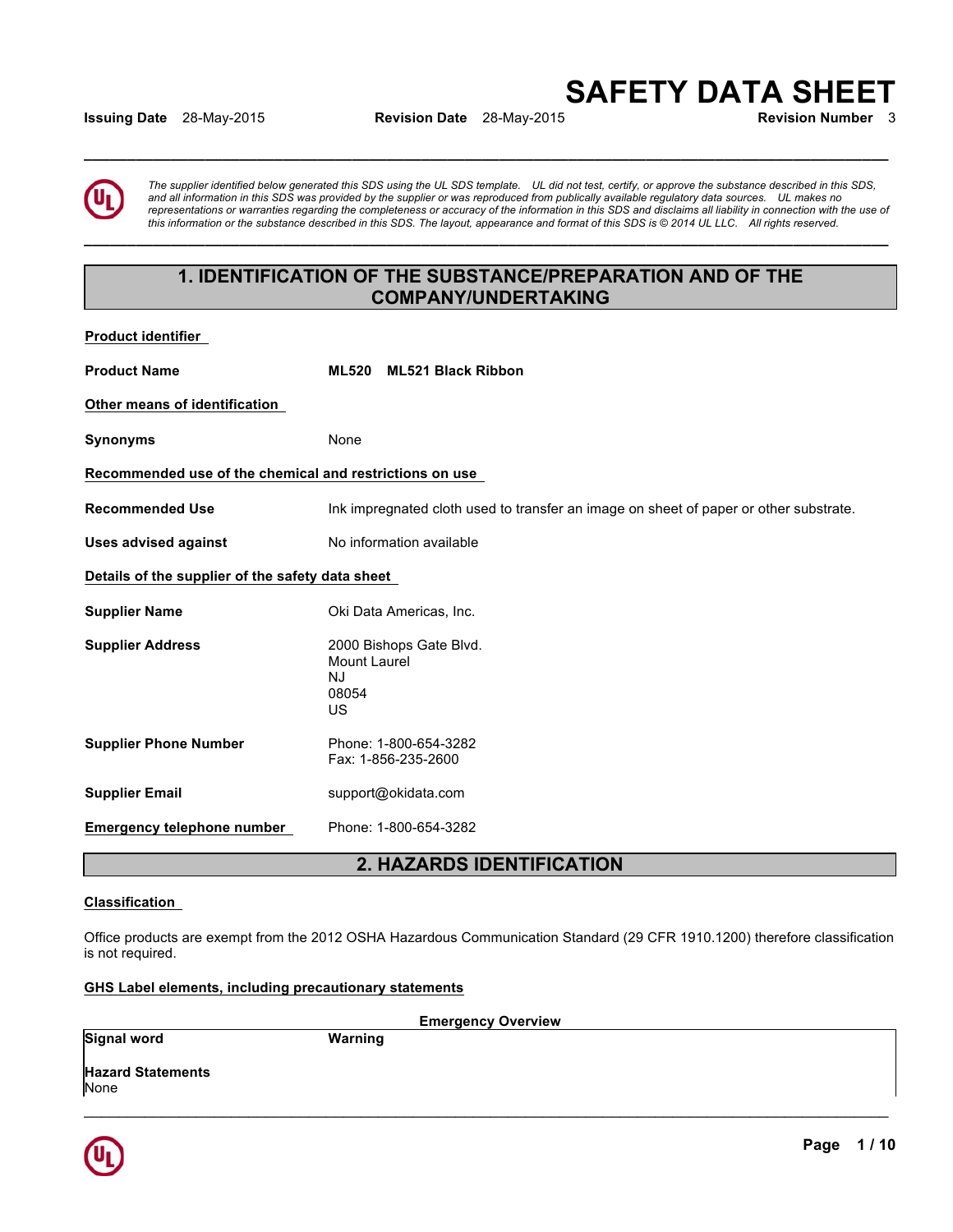**Appearance** Black **Physical state** Viscous liquid **Odor** No data available

 $\mathcal{L}_\mathcal{L} = \{ \mathcal{L}_\mathcal{L} = \{ \mathcal{L}_\mathcal{L} = \{ \mathcal{L}_\mathcal{L} = \{ \mathcal{L}_\mathcal{L} = \{ \mathcal{L}_\mathcal{L} = \{ \mathcal{L}_\mathcal{L} = \{ \mathcal{L}_\mathcal{L} = \{ \mathcal{L}_\mathcal{L} = \{ \mathcal{L}_\mathcal{L} = \{ \mathcal{L}_\mathcal{L} = \{ \mathcal{L}_\mathcal{L} = \{ \mathcal{L}_\mathcal{L} = \{ \mathcal{L}_\mathcal{L} = \{ \mathcal{L}_\mathcal{$ 

## **Precautionary Statements - Prevention**

Obtain special instructions before use Do not handle until all safety precautions have been read and understood Use personal protective equipment as required

#### **Precautionary Statements - Response**

IF exposed or concerned: Get medical advice/attention

#### **Precautionary Statements - Storage**

Store locked up

#### **Precautionary Statements - Disposal**

Dispose of contents/container to an approved waste disposal plant

#### **Hazards not otherwise classified (HNOC)**

Not applicable

#### **Unknown Toxicity**

78% of the mixture consists of ingredient(s) of unknown toxicity

#### **Other information**

Carbon Black in a free state is classified by the IARC as a Group 2B Carcinogen (possibly carcinogenic to humans). The formulation of the toner has Carbon Black only present in a bounded state and not in a free state so it does not present a carcinogenic risk.

## **Interactions with Other Chemicals**

No information available.

## **3. COMPOSITION/INFORMATION ON INGREDIENTS**

| <b>Chemical Name</b>                   | <b>CAS No</b> | Weight-%  | <b>Trade Secret</b> |
|----------------------------------------|---------------|-----------|---------------------|
| Third Party Formulation (TP # 1190698) | Proprietary   | $10 - 30$ |                     |
| Third Party Formulation (TP # 1190698) | Proprietary   | $10 - 30$ |                     |
| Third Party Formulation (TP # 1190698) | Proprietary   | $1 - 5$   |                     |
| Third Party Formulation (TP # 1190698) | Proprietary   | $1 - 5$   |                     |
| Third Party Formulation (TP # 1190698) | Proprietary   | 1 - 5     |                     |

\*The exact percentage (concentration) of composition has been withheld as a trade secret

## **4. FIRST AID MEASURES**

| Rinse thoroughly with plenty of water, also under the eyelids. If symptoms persist,<br>call a physician.     |
|--------------------------------------------------------------------------------------------------------------|
| Wash with soap and water.                                                                                    |
| Remove to fresh air.                                                                                         |
| Rinse mouth immediately and drink plenty of water. Never give anything by mouth<br>to an unconscious person. |
|                                                                                                              |

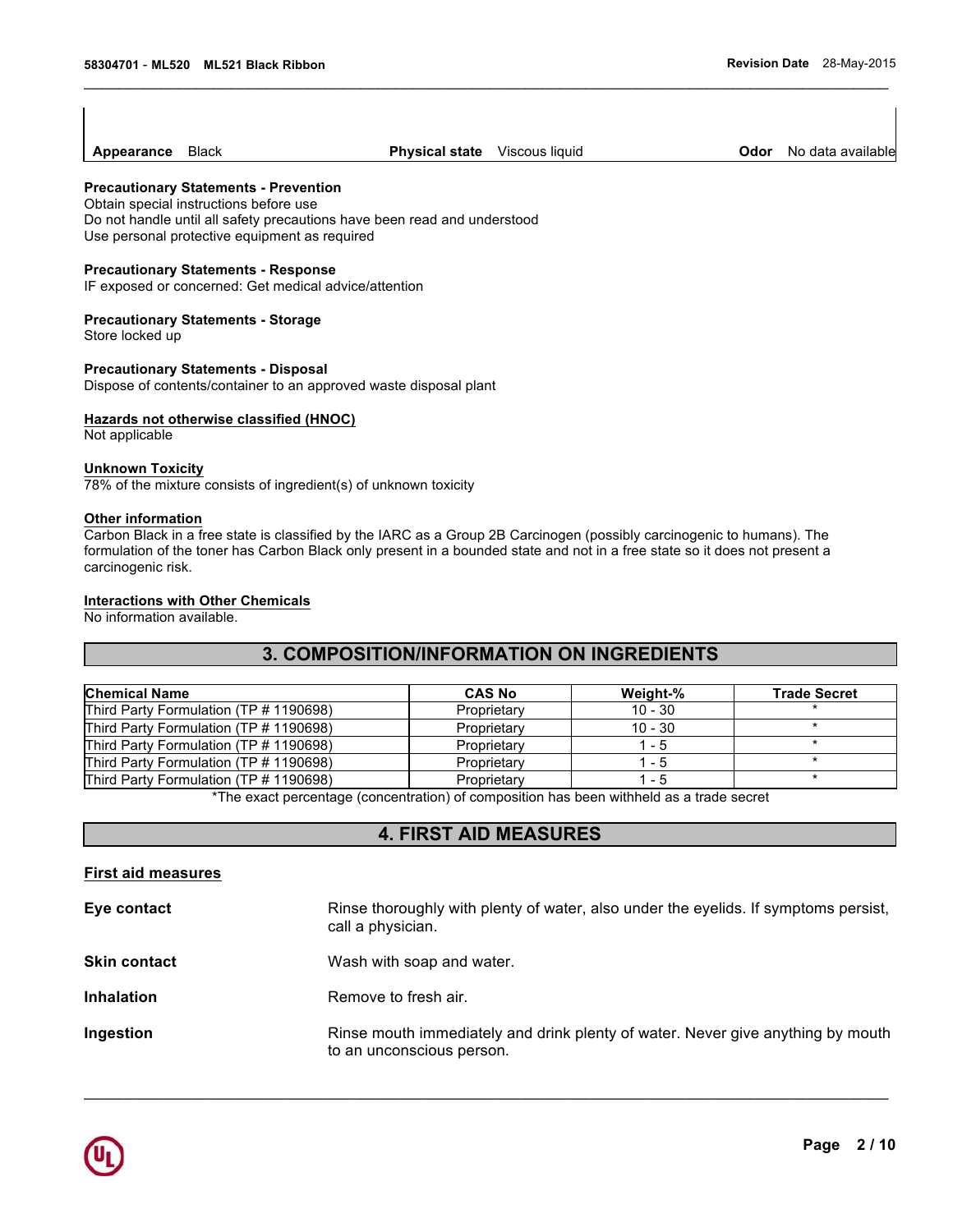## **Most important symptoms and effects, both acute and delayed**

**Most Important Symptoms and**  No information available. **Effects** 

## **Indication of any immediate medical attention and special treatment needed**

**Notes to Physician**  Treat symptomatically.

## **5. FIRE-FIGHTING MEASURES**

 $\mathcal{L}_\mathcal{L} = \{ \mathcal{L}_\mathcal{L} = \{ \mathcal{L}_\mathcal{L} = \{ \mathcal{L}_\mathcal{L} = \{ \mathcal{L}_\mathcal{L} = \{ \mathcal{L}_\mathcal{L} = \{ \mathcal{L}_\mathcal{L} = \{ \mathcal{L}_\mathcal{L} = \{ \mathcal{L}_\mathcal{L} = \{ \mathcal{L}_\mathcal{L} = \{ \mathcal{L}_\mathcal{L} = \{ \mathcal{L}_\mathcal{L} = \{ \mathcal{L}_\mathcal{L} = \{ \mathcal{L}_\mathcal{L} = \{ \mathcal{L}_\mathcal{$ 

## **Suitable Extinguishing Media**

Use extinguishing measures that are appropriate to local circumstances and the surrounding environment.

#### **Unsuitable extinguishing media**

CAUTION: Use of water spray when fighting fire may be inefficient.

## **Specific hazards arising from the chemical**

No information available.

#### **Hazardous Combustion Products** Carbon oxides.

**Explosion Data Sensitivity to Mechanical Impact No.** 

**Sensitivity to Static Discharge Mo.** 

## **Protective equipment and precautions for firefighters**

As in any fire, wear self-contained breathing apparatus pressure-demand, MSHA/NIOSH (approved or equivalent) and full protective gear.

# **6. ACCIDENTAL RELEASE MEASURES**

#### **Personal precautions, protective equipment and emergency procedures**

| <b>Personal precautions</b>                          | Avoid contact with eyes.                                                                    |  |
|------------------------------------------------------|---------------------------------------------------------------------------------------------|--|
| <b>Other Information</b>                             | Refer to protective measures listed in Sections 7 and 8.                                    |  |
| <b>Environmental precautions</b>                     |                                                                                             |  |
| <b>Environmental precautions</b>                     | Refer to protective measures listed in Sections 7 and 8.                                    |  |
| Methods and material for containment and cleaning up |                                                                                             |  |
| <b>Methods for containment</b>                       | Prevent further leakage or spillage if safe to do so.                                       |  |
| Methods for cleaning up                              | Pick up and transfer to properly labeled containers. Soak up with inert absorbent material. |  |
|                                                      |                                                                                             |  |

## **7. HANDLING AND STORAGE**

 $\mathcal{L}_\mathcal{L} = \mathcal{L}_\mathcal{L} = \mathcal{L}_\mathcal{L} = \mathcal{L}_\mathcal{L} = \mathcal{L}_\mathcal{L} = \mathcal{L}_\mathcal{L} = \mathcal{L}_\mathcal{L} = \mathcal{L}_\mathcal{L} = \mathcal{L}_\mathcal{L} = \mathcal{L}_\mathcal{L} = \mathcal{L}_\mathcal{L} = \mathcal{L}_\mathcal{L} = \mathcal{L}_\mathcal{L} = \mathcal{L}_\mathcal{L} = \mathcal{L}_\mathcal{L} = \mathcal{L}_\mathcal{L} = \mathcal{L}_\mathcal{L}$ 

#### **Precautions for safe handling**

Handling **Handle in accordance with good industrial hygiene and safety practice. Avoid contact with** skin, eyes or clothing. Do not eat, drink or smoke when using this product. Take off

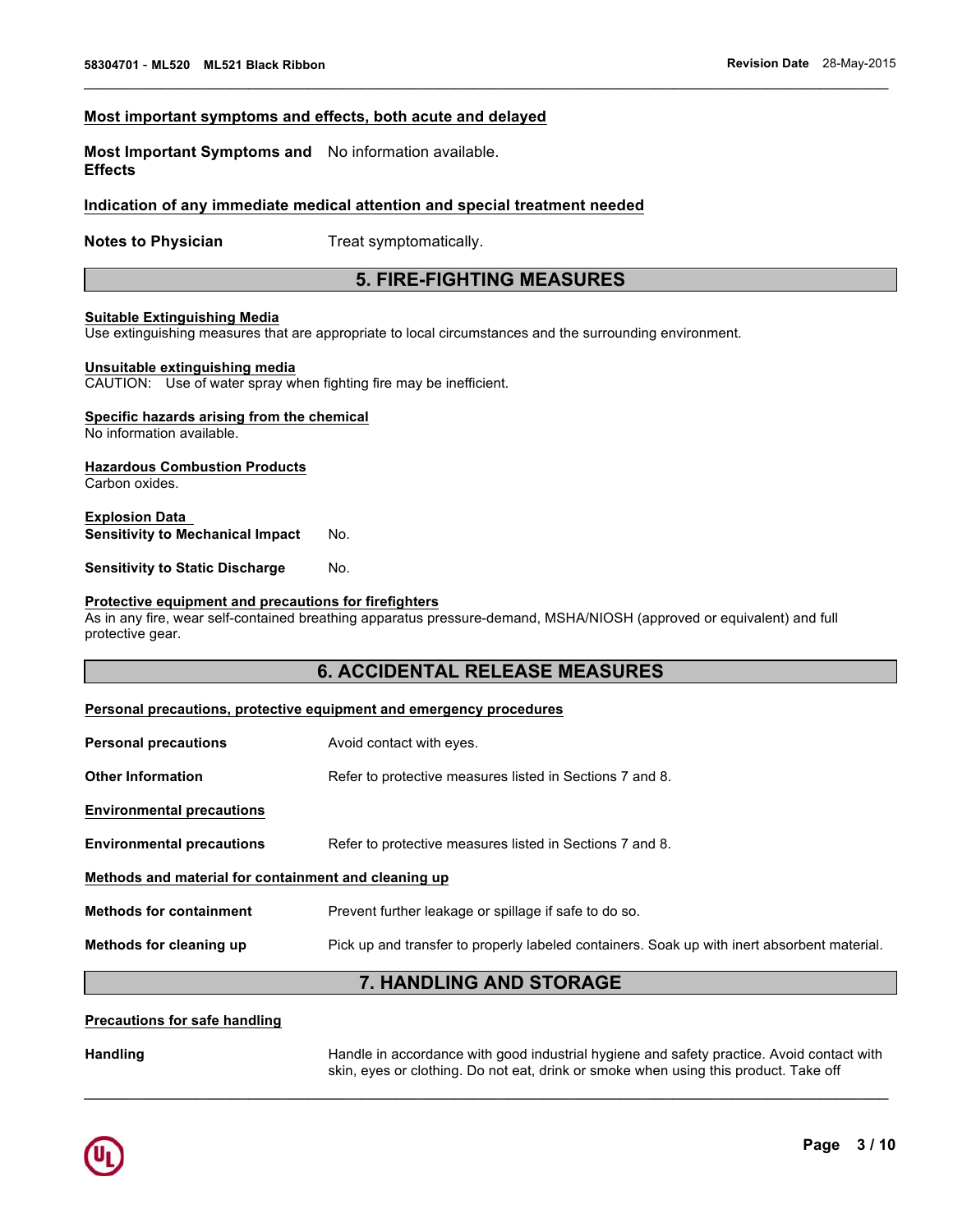contaminated clothing and wash before reuse.

 $\mathcal{L}_\mathcal{L} = \{ \mathcal{L}_\mathcal{L} = \{ \mathcal{L}_\mathcal{L} = \{ \mathcal{L}_\mathcal{L} = \{ \mathcal{L}_\mathcal{L} = \{ \mathcal{L}_\mathcal{L} = \{ \mathcal{L}_\mathcal{L} = \{ \mathcal{L}_\mathcal{L} = \{ \mathcal{L}_\mathcal{L} = \{ \mathcal{L}_\mathcal{L} = \{ \mathcal{L}_\mathcal{L} = \{ \mathcal{L}_\mathcal{L} = \{ \mathcal{L}_\mathcal{L} = \{ \mathcal{L}_\mathcal{L} = \{ \mathcal{L}_\mathcal{$ 

#### **Conditions for safe storage, including any incompatibilities**

**Storage Example 20 Storage Research 20 Storage Research 20 Storage Research 20 Storage 20 Storage 20 Storage 20 Storage 20 Storage 20 Storage 20 Storage 20 Storage 20 Storage 20 Storage 20 Storage 20 Storage 20 St** 

**Incompatible Products None known based on information supplied.** 

## **8. EXPOSURE CONTROLS/PERSONAL PROTECTION**

## **Control parameters**

#### **Exposure Guidelines**

| <b>Chemical Name</b>                   | <b>ACGIH TLV</b>                           | <b>OSHA PEL</b>                     | <b>NIOSH IDLH</b>                          |
|----------------------------------------|--------------------------------------------|-------------------------------------|--------------------------------------------|
| Third Party Formulation (TP # 1190698) | TWA: $3 \text{ mg/m}^3$ inhalable fraction | TWA: $3.5 \text{ mg/m}^3$           | IDLH: 1750 mg/m <sup>3</sup>               |
|                                        |                                            | (vacated) TWA: $3.5 \text{ mg/m}^3$ | TWA: $3.5 \text{ mg/m}^3$                  |
|                                        |                                            |                                     | TWA: 0.1 mg/m <sup>3</sup> Carbon black in |
|                                        |                                            |                                     | presence of Polycyclic aromatic            |
|                                        |                                            |                                     | hydrocarbons PAH                           |
| Third Party Formulation (TP # 1190698) | TWA: 10 mg/m $^3$<br>except                |                                     |                                            |
|                                        | stearates of toxic metals                  |                                     |                                            |
| Third Party Formulation (TP # 1190698) | TWA: 1 mg/m <sup>3</sup> Cu dust and mist  |                                     | IDLH: 100 mg/m <sup>3</sup> Cu dust and    |
|                                        |                                            |                                     | mist                                       |
|                                        |                                            |                                     | TWA: 1 $mg/m3$ Cu dust and mist            |
| Third Party Formulation (TP # 1190698) | TWA: 1 mg/m <sup>3</sup> Cu dust and mist  |                                     | IDLH: 100 mg/m <sup>3</sup> Cu dust and    |
|                                        |                                            |                                     | mist                                       |
|                                        |                                            |                                     | TWA: 1 mg/m $3$<br>Cu dust and mist        |

*ACGIH TLV: American Conference of Governmental Industrial Hygienists - Threshold Limit Value OSHA PEL: Occupational Safety and Health Administration - Permissible Exposure Limits Immediately Dangerous to Life or Health* 

**Other Exposure Guidelines** Vacated limits revoked by the Court of Appeals decision in AFL-CIO v. OSHA, 965 F.2d 962 (11th Cir., 1992) See section 15 for national exposure control parameters

#### **Appropriate engineering controls**

| <b>Engineering Measures</b> | Showers             |
|-----------------------------|---------------------|
|                             | Eyewash stations    |
|                             | Ventilation systems |

## **Individual protection measures, such as personal protective equipment**

**Eye/face protection** No special protective equipment required.

**Skin and body protection** Wear protective gloves and protective clothing.

**Respiratory protection** No protective equipment is needed under normal use conditions. If exposure limits are exceeded or irritation is experienced, ventilation and evacuation may be required.

**Hygiene Measures** Handle in accordance with good industrial hygiene and safety practice. Do not eat, drink or smoke when using this product. Wash hands before breaks and immediately after handling the product.

# **9. PHYSICAL AND CHEMICAL PROPERTIES**

#### **Physical and Chemical Properties**

| <b>Physical state</b> | Viscous liquid |      |                   |
|-----------------------|----------------|------|-------------------|
| Appearance            | <b>Black</b>   | Odor | No data available |
|                       |                |      |                   |

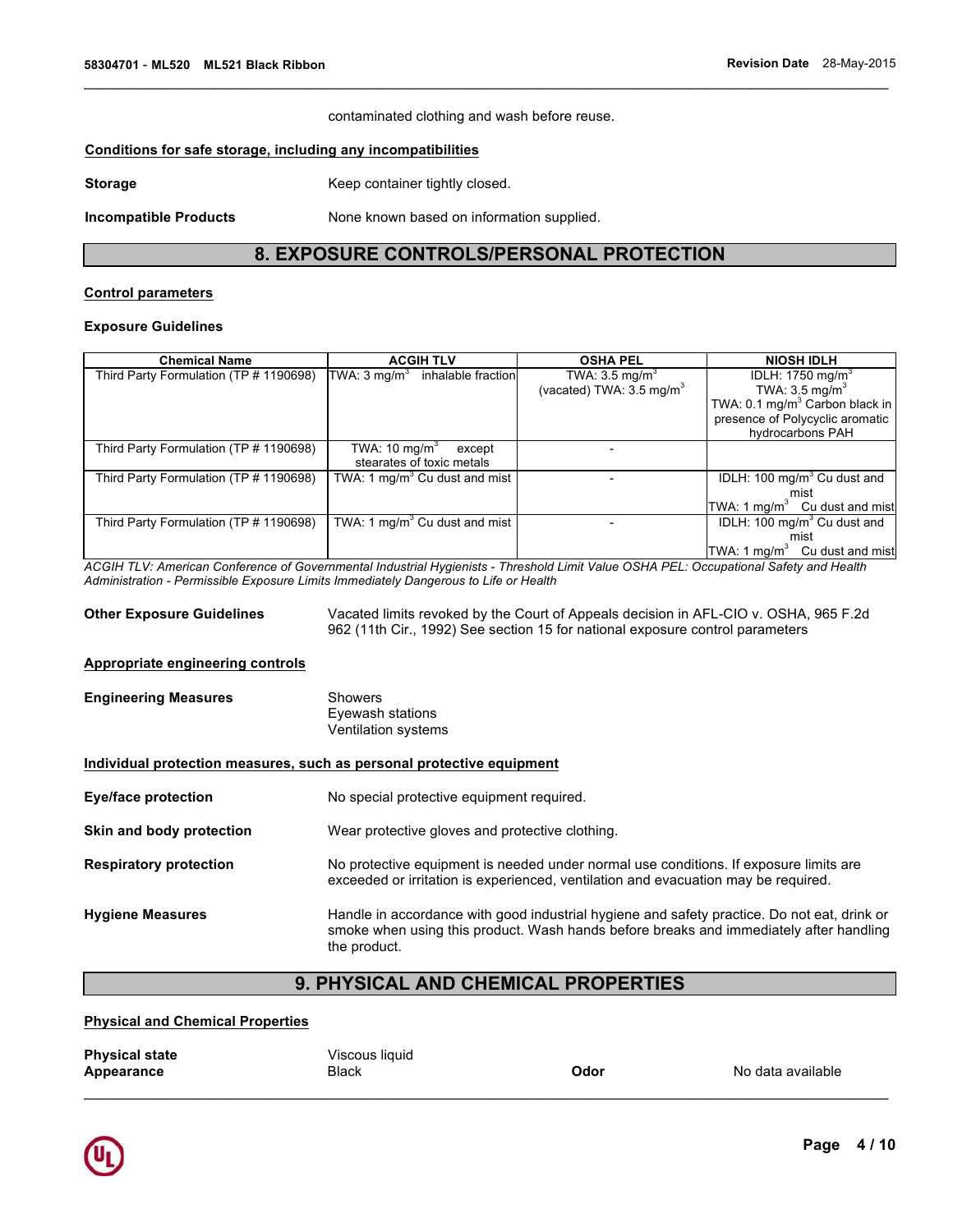| Color                                                   | No information available | <b>Odor Threshold</b> | No information available |
|---------------------------------------------------------|--------------------------|-----------------------|--------------------------|
| Property                                                | <b>Values</b>            | Remarks Method        |                          |
| рH                                                      | No data available        | NNHKANOMAAN           |                          |
| Melting / freezing point                                | No data available        | None known            |                          |
| Boiling point / boiling range                           | No data available        | None known            |                          |
| <b>Flash Point</b>                                      | No data available        | None known            |                          |
| <b>Evaporation Rate</b>                                 | No data available        | None known            |                          |
| Flammability (solid, gas)                               | No data available        | None known            |                          |
| <b>Flammability Limit in Air</b>                        |                          |                       |                          |
| <b>Upper flammability limit</b>                         | No data available        |                       |                          |
| <b>Lower flammability limit</b>                         | No data available        |                       |                          |
| Vapor pressure                                          | No data available        | None known            |                          |
| Vapor density                                           | No data available        | None known            |                          |
| <b>Specific Gravity</b>                                 | No data available        | None known            |                          |
| <b>Water Solubility</b>                                 | Insoluble                | None known            |                          |
| Solubility in other solvents                            | No data available        | None known            |                          |
| Partition coefficient: n-octanol/waterNo data available |                          | None known            |                          |
| <b>Autoignition temperature</b>                         | No data available        | None known            |                          |
| <b>Decomposition temperature</b>                        | No data available        | None known            |                          |
| <b>Kinematic viscosity</b>                              | No data available        | None known            |                          |
| <b>Dynamic viscosity</b>                                | No data available        | None known            |                          |
| <b>Explosive properties</b>                             | No data available        |                       |                          |
| <b>Oxidizing properties</b>                             | No data available        |                       |                          |
| <b>Other Information</b>                                |                          |                       |                          |
| <b>Softening Point</b>                                  | No data available        |                       |                          |
| <b>VOC Content (%)</b>                                  | No data available        |                       |                          |
| <b>Particle Size</b>                                    | No data available        |                       |                          |
| <b>Particle Size Distribution</b>                       |                          |                       |                          |

 $\mathcal{L}_\mathcal{L} = \{ \mathcal{L}_\mathcal{L} = \{ \mathcal{L}_\mathcal{L} = \{ \mathcal{L}_\mathcal{L} = \{ \mathcal{L}_\mathcal{L} = \{ \mathcal{L}_\mathcal{L} = \{ \mathcal{L}_\mathcal{L} = \{ \mathcal{L}_\mathcal{L} = \{ \mathcal{L}_\mathcal{L} = \{ \mathcal{L}_\mathcal{L} = \{ \mathcal{L}_\mathcal{L} = \{ \mathcal{L}_\mathcal{L} = \{ \mathcal{L}_\mathcal{L} = \{ \mathcal{L}_\mathcal{L} = \{ \mathcal{L}_\mathcal{$ 

# **10. STABILITY AND REACTIVITY**

**Reactivity** No data available.

### **Chemical stability**

Stable under recommended storage conditions.

## **Possibility of Hazardous Reactions**

None under normal processing.

### **Hazardous Polymerization**

Hazardous polymerization does not occur.

## **Conditions to avoid**

None known based on information supplied.

## **Incompatible materials**

None known based on information supplied.

## **Hazardous Decomposition Products**

Carbon oxides.

# **11. TOXICOLOGICAL INFORMATION**

 $\mathcal{L}_\mathcal{L} = \mathcal{L}_\mathcal{L} = \mathcal{L}_\mathcal{L} = \mathcal{L}_\mathcal{L} = \mathcal{L}_\mathcal{L} = \mathcal{L}_\mathcal{L} = \mathcal{L}_\mathcal{L} = \mathcal{L}_\mathcal{L} = \mathcal{L}_\mathcal{L} = \mathcal{L}_\mathcal{L} = \mathcal{L}_\mathcal{L} = \mathcal{L}_\mathcal{L} = \mathcal{L}_\mathcal{L} = \mathcal{L}_\mathcal{L} = \mathcal{L}_\mathcal{L} = \mathcal{L}_\mathcal{L} = \mathcal{L}_\mathcal{L}$ 

## **Information on likely routes of exposure**

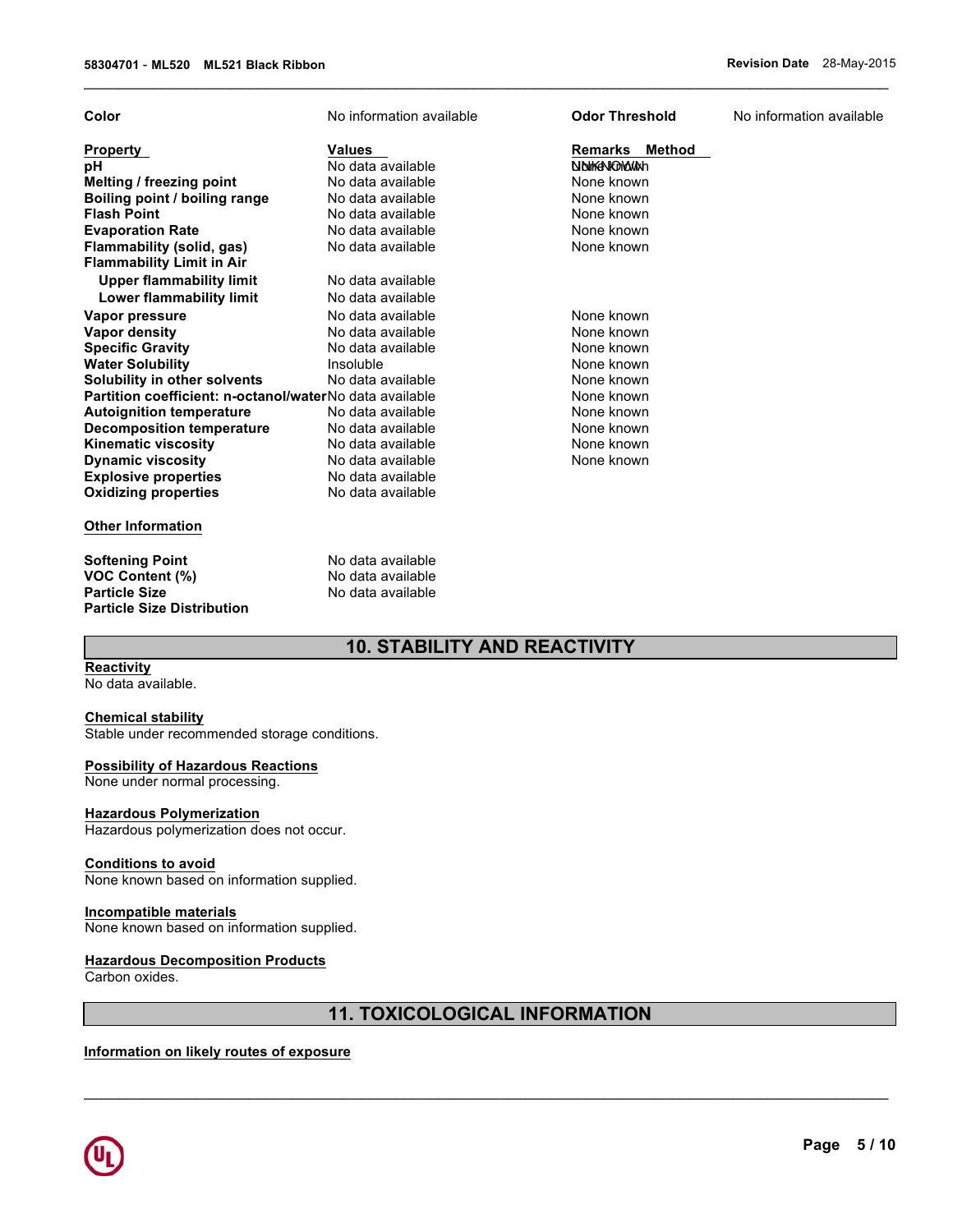## **Product Information**

| <b>Inhalation</b>   | Specific test data for the substance or mixture is not available. |
|---------------------|-------------------------------------------------------------------|
| Eye contact         | Specific test data for the substance or mixture is not available. |
| <b>Skin contact</b> | Specific test data for the substance or mixture is not available. |
| Ingestion           | Specific test data for the substance or mixture is not available. |

#### **Component Information**

| <b>Chemical Name</b>          | Oral LD50   | <b>Dermal LD50</b> | <b>Inhalation LC50</b> |
|-------------------------------|-------------|--------------------|------------------------|
| Third Party Formulation (TP # | ∶Rat i      | Rabbit             |                        |
| 1190698)                      | 15400 mg/kg | > 3 g/kg           |                        |

 $\mathcal{L}_\mathcal{L} = \{ \mathcal{L}_\mathcal{L} = \{ \mathcal{L}_\mathcal{L} = \{ \mathcal{L}_\mathcal{L} = \{ \mathcal{L}_\mathcal{L} = \{ \mathcal{L}_\mathcal{L} = \{ \mathcal{L}_\mathcal{L} = \{ \mathcal{L}_\mathcal{L} = \{ \mathcal{L}_\mathcal{L} = \{ \mathcal{L}_\mathcal{L} = \{ \mathcal{L}_\mathcal{L} = \{ \mathcal{L}_\mathcal{L} = \{ \mathcal{L}_\mathcal{L} = \{ \mathcal{L}_\mathcal{L} = \{ \mathcal{L}_\mathcal{$ 

## **Information on toxicological effects**

**Symptoms** No information available.

## **Delayed and immediate effects as well as chronic effects from short and long-term exposure**

| <b>Sensitization</b> | No information available. |
|----------------------|---------------------------|
|                      |                           |

**Mutagenic Effects** No information available.

**Carcinogenicity** The table below indicates whether each agency has listed any ingredient as a carcinogen.

| <b>Chemical Name</b>                     | ACGIH                  | <b>IARC</b> | <b>NTP</b> | <b>OSHA</b> |
|------------------------------------------|------------------------|-------------|------------|-------------|
| Third Party Formulation (TP<br>#1190698) | $\Lambda$ $\sim$<br>৸∪ | Group 2B    |            |             |

 $\mathcal{L}_\mathcal{L} = \mathcal{L}_\mathcal{L} = \mathcal{L}_\mathcal{L} = \mathcal{L}_\mathcal{L} = \mathcal{L}_\mathcal{L} = \mathcal{L}_\mathcal{L} = \mathcal{L}_\mathcal{L} = \mathcal{L}_\mathcal{L} = \mathcal{L}_\mathcal{L} = \mathcal{L}_\mathcal{L} = \mathcal{L}_\mathcal{L} = \mathcal{L}_\mathcal{L} = \mathcal{L}_\mathcal{L} = \mathcal{L}_\mathcal{L} = \mathcal{L}_\mathcal{L} = \mathcal{L}_\mathcal{L} = \mathcal{L}_\mathcal{L}$ 

*ACGIH (American Conference of Governmental Industrial Hygienists) A2 - Suspected Human Carcinogen A3 - Animal Carcinogen IARC (International Agency for Research on Cancer) Group 1 - Carcinogenic to Humans Group 2B - Possibly Carcinogenic to Humans OSHA (Occupational Safety and Health Administration of the US Department of Labor) X - Present*  **Reproductive toxicity No information available.** 

| <b>STOT - single exposure</b> | No information available. |
|-------------------------------|---------------------------|
|-------------------------------|---------------------------|

**STOT - repeated exposure** No information available.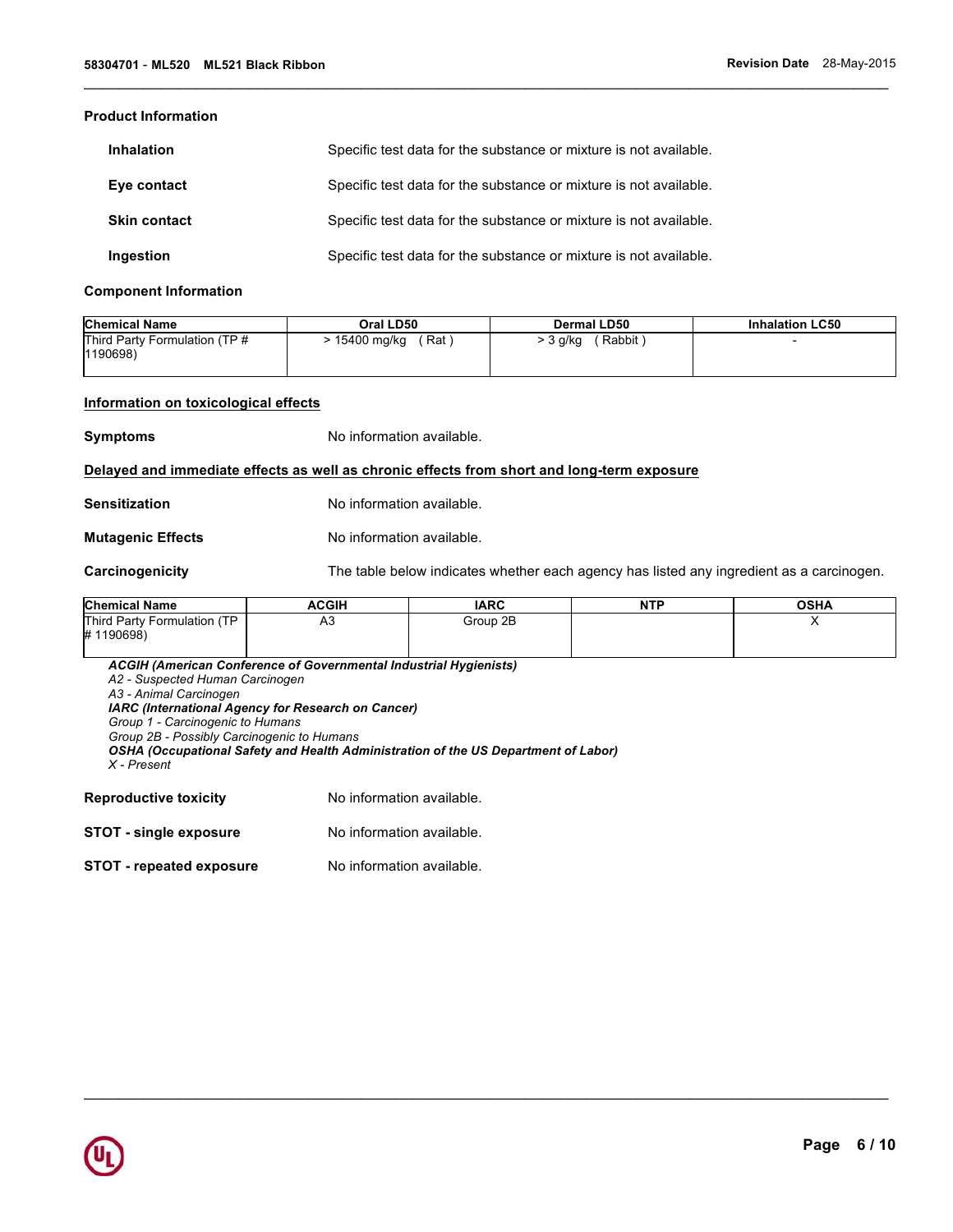| <b>Chronic Toxicity</b>     | Contains a known or suspected carcinogen. May cause adverse liver effects. In 1996 the<br>IARC reevaluated Carbon Black as a Group 2B carcinogen (possible human carcinogen).<br>This classification is given to chemicals for which there is inadequate human evidence, but<br>sufficient animal evidence on which to base an opinion of carcinogenicity. The classification<br>is based upon the development of lung tumors in rats receiving chronic inhalation<br>exposures to free Carbon Black at levels that induce particle overload of the lung. Studies<br>performed in animal models other than rats did not show any association between Carbon<br>Black and lung tumors. Moreover, a two-year cancer bioassay using a typical toner product<br>containing Carbon Black demonstrated no association between toner exposure and tumor<br>development in rats.<br>The formulation of the toner has Carbon Black only present in a bounded state and not in a<br>free state. |
|-----------------------------|---------------------------------------------------------------------------------------------------------------------------------------------------------------------------------------------------------------------------------------------------------------------------------------------------------------------------------------------------------------------------------------------------------------------------------------------------------------------------------------------------------------------------------------------------------------------------------------------------------------------------------------------------------------------------------------------------------------------------------------------------------------------------------------------------------------------------------------------------------------------------------------------------------------------------------------------------------------------------------------|
| <b>Target Organ Effects</b> | Respiratory system. Eyes. Skin. Gastrointestinal tract (GI). Kidney. Liver. Lymphatic<br>System. Lungs.                                                                                                                                                                                                                                                                                                                                                                                                                                                                                                                                                                                                                                                                                                                                                                                                                                                                               |
| <b>Aspiration Hazard</b>    | No information available.                                                                                                                                                                                                                                                                                                                                                                                                                                                                                                                                                                                                                                                                                                                                                                                                                                                                                                                                                             |
|                             |                                                                                                                                                                                                                                                                                                                                                                                                                                                                                                                                                                                                                                                                                                                                                                                                                                                                                                                                                                                       |

 $\mathcal{L}_\mathcal{L} = \{ \mathcal{L}_\mathcal{L} = \{ \mathcal{L}_\mathcal{L} = \{ \mathcal{L}_\mathcal{L} = \{ \mathcal{L}_\mathcal{L} = \{ \mathcal{L}_\mathcal{L} = \{ \mathcal{L}_\mathcal{L} = \{ \mathcal{L}_\mathcal{L} = \{ \mathcal{L}_\mathcal{L} = \{ \mathcal{L}_\mathcal{L} = \{ \mathcal{L}_\mathcal{L} = \{ \mathcal{L}_\mathcal{L} = \{ \mathcal{L}_\mathcal{L} = \{ \mathcal{L}_\mathcal{L} = \{ \mathcal{L}_\mathcal{$ 

#### **Numerical measures of toxicity Product Information**

## **The following values are calculated based on chapter 3.1 of the GHS document** Not applicable

## **12. ECOLOGICAL INFORMATION**

#### **Ecotoxicity**

The environmental impact of this product has not been fully investigated.

| <b>Chemical Name</b>                       | <b>Toxicity to Algae</b> | <b>Toxicity to Fish</b>                   | <b>Toxicity to</b><br><b>Microorganisms</b> | Daphnia Magna (Water<br>Flea) |
|--------------------------------------------|--------------------------|-------------------------------------------|---------------------------------------------|-------------------------------|
| Third Party Formulation (TP)<br># 1190698) |                          |                                           |                                             | 24h EC50: > 5600 mg/L         |
| Third Party Formulation (TP)<br>#1190698)  |                          | 48h LC50: > 100 mg/L<br>(Oryzias latipes) |                                             |                               |

#### **Persistence and Degradability**

No information available.

### **Bioaccumulation**

| <b>Chemical Name</b>                                      | Pow<br>∟oa∴ |
|-----------------------------------------------------------|-------------|
| 190698)<br>Third.<br>$\cdot$ Formulation (TP # .<br>Party | o.o         |

## **Other adverse effects**

No information available.

**Waste treatment methods**

# **13. DISPOSAL CONSIDERATIONS**

**Disposal methods** This material, as supplied, is not a hazardous waste according to Federal regulations (40 CFR 261). This material could become a hazardous waste if it is mixed with or otherwise comes in contact with a hazardous waste, if chemical additions are made to this material, or if the material is processed or otherwise altered. Consult 40 CFR 261 to determine whether the altered material is a hazardous waste. Consult the appropriate state, regional, or local regulations for additional requirements.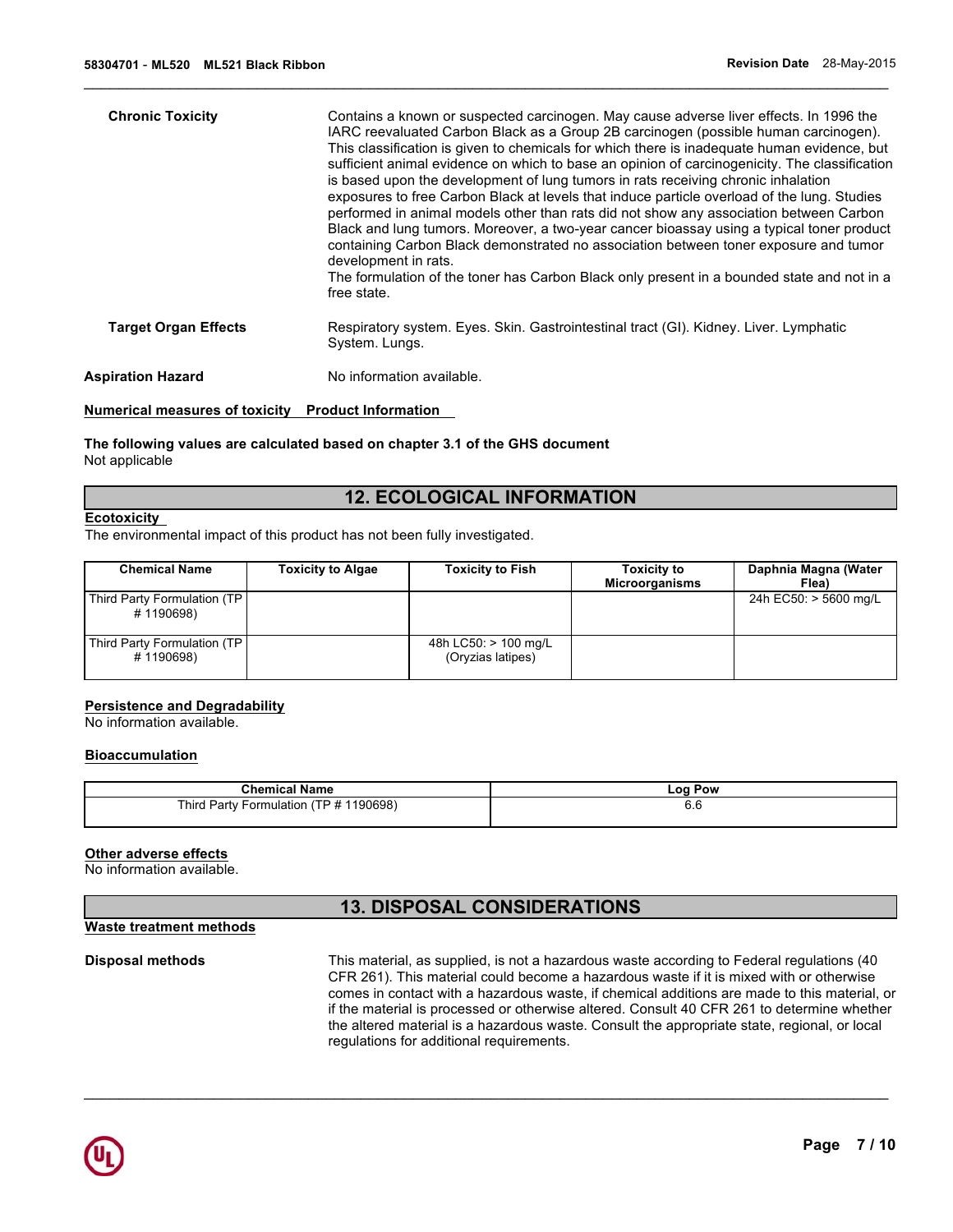**Contaminated Packaging** Dispose of contents/containers in accordance with local regulations.

**California Hazardous Waste Codes** 331

## **14. TRANSPORT INFORMATION**

 $\mathcal{L}_\mathcal{L} = \{ \mathcal{L}_\mathcal{L} = \{ \mathcal{L}_\mathcal{L} = \{ \mathcal{L}_\mathcal{L} = \{ \mathcal{L}_\mathcal{L} = \{ \mathcal{L}_\mathcal{L} = \{ \mathcal{L}_\mathcal{L} = \{ \mathcal{L}_\mathcal{L} = \{ \mathcal{L}_\mathcal{L} = \{ \mathcal{L}_\mathcal{L} = \{ \mathcal{L}_\mathcal{L} = \{ \mathcal{L}_\mathcal{L} = \{ \mathcal{L}_\mathcal{L} = \{ \mathcal{L}_\mathcal{L} = \{ \mathcal{L}_\mathcal{$ 

| <b>DOT</b><br><b>Proper Shipping Name</b><br><b>Hazard Class</b>  | NOT REGULATED NOT REGULATED<br><b>NON REGULATED</b><br>N/A |
|-------------------------------------------------------------------|------------------------------------------------------------|
| <b>TDG</b>                                                        | Not regulated                                              |
| MEX                                                               | Not regulated                                              |
| <b>ICAO</b>                                                       | Not regulated                                              |
| <b>IATA</b><br><b>Proper Shipping Name</b><br><b>Hazard Class</b> | Not regulated<br><b>NON REGULATED</b><br>N/A               |
| <b>IMDG/IMO</b><br><b>Hazard Class</b>                            | Not regulated<br>N/A                                       |
| RID                                                               | Not regulated                                              |
| <b>ADR</b>                                                        | Not regulated                                              |
| <b>ADN</b>                                                        | Not regulated                                              |

# **15. REGULATORY INFORMATION**

## **International Inventories**

TSCA<br>DSL Complies<br>DSL All compo All components are listed either on the DSL or NDSL.

**TSCA** - United States Toxic Substances Control Act Section 8(b) Inventory **DSL/NDSL** - Canadian Domestic Substances List/Non-Domestic Substances List

## **US Federal Regulations**

#### **SARA 313**

Section 313 of Title III of the Superfund Amendments and Reauthorization Act of 1986 (SARA). This product contains a chemical or chemicals which are subject to the reporting requirements of the Act and Title 40 of the Code of Federal Regulations, Part 372

| <b>Chemical Name</b>                     | <b>CAS No</b> | Weight-% | <b>SARA 313 - Threshold</b><br>Values % |
|------------------------------------------|---------------|----------|-----------------------------------------|
| Third Party Formulation (TP # 1190698) - |               | .        |                                         |
| Third Party Formulation (TP # 1190698) - |               | - 5      | ۱.U                                     |

 $\mathcal{L}_\mathcal{L} = \mathcal{L}_\mathcal{L} = \mathcal{L}_\mathcal{L} = \mathcal{L}_\mathcal{L} = \mathcal{L}_\mathcal{L} = \mathcal{L}_\mathcal{L} = \mathcal{L}_\mathcal{L} = \mathcal{L}_\mathcal{L} = \mathcal{L}_\mathcal{L} = \mathcal{L}_\mathcal{L} = \mathcal{L}_\mathcal{L} = \mathcal{L}_\mathcal{L} = \mathcal{L}_\mathcal{L} = \mathcal{L}_\mathcal{L} = \mathcal{L}_\mathcal{L} = \mathcal{L}_\mathcal{L} = \mathcal{L}_\mathcal{L}$ 

## **SARA 311/312 Hazard Categories**

| <b>Acute Health Hazard</b>        | N٥   |
|-----------------------------------|------|
| <b>Chronic Health Hazard</b>      | Yes. |
| <b>Fire Hazard</b>                | N٥   |
| Sudden release of pressure hazard | N٥   |
| <b>Reactive Hazard</b>            | N٥   |

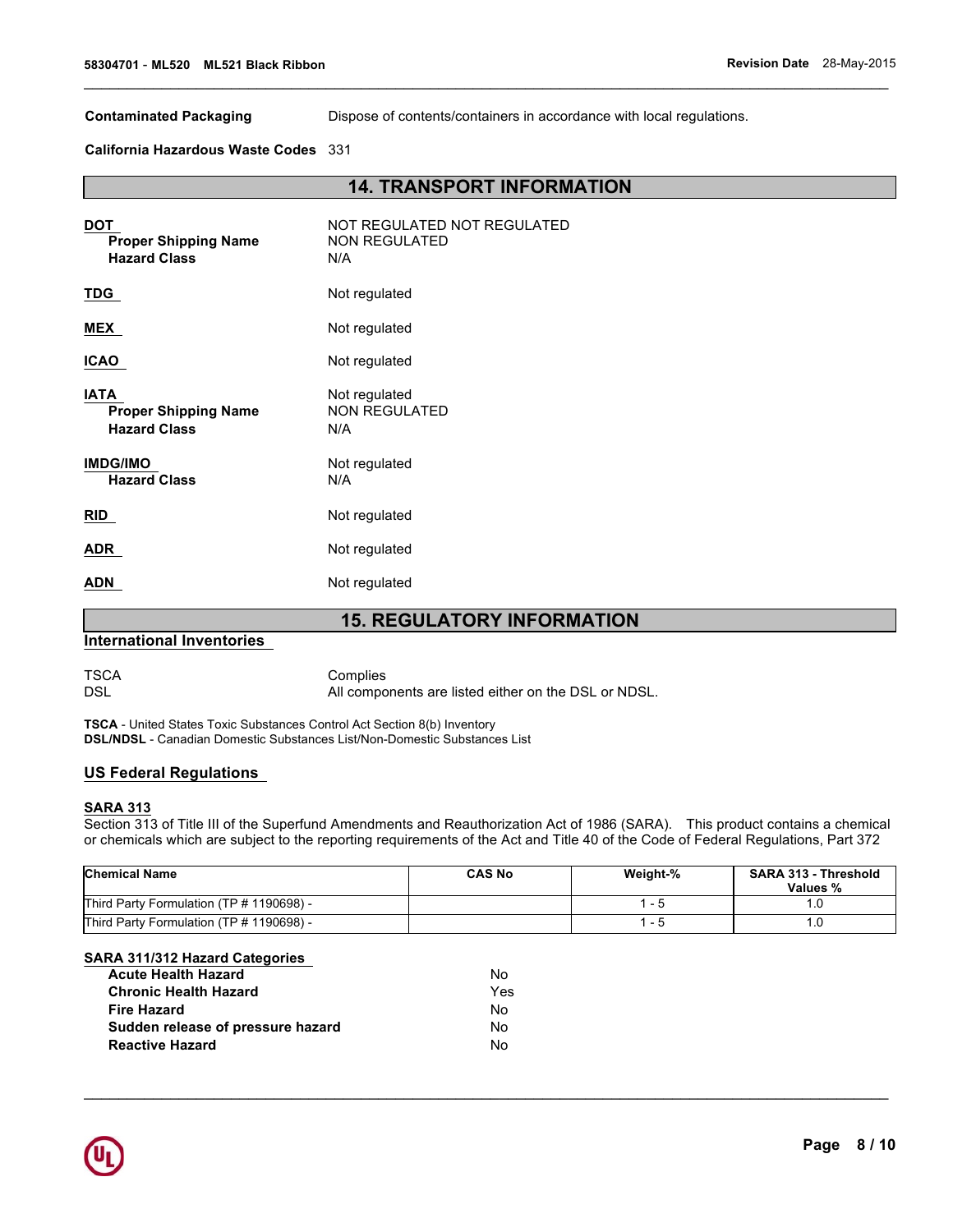## **CWA (Clean Water Act)**

This product contains the following substances which are regulated pollutants pursuant to the Clean Water Act (40 CFR 122.21 and 40 CFR 122.42)

 $\mathcal{L}_\mathcal{L} = \{ \mathcal{L}_\mathcal{L} = \{ \mathcal{L}_\mathcal{L} = \{ \mathcal{L}_\mathcal{L} = \{ \mathcal{L}_\mathcal{L} = \{ \mathcal{L}_\mathcal{L} = \{ \mathcal{L}_\mathcal{L} = \{ \mathcal{L}_\mathcal{L} = \{ \mathcal{L}_\mathcal{L} = \{ \mathcal{L}_\mathcal{L} = \{ \mathcal{L}_\mathcal{L} = \{ \mathcal{L}_\mathcal{L} = \{ \mathcal{L}_\mathcal{L} = \{ \mathcal{L}_\mathcal{L} = \{ \mathcal{L}_\mathcal{$ 

| <b>Chemical Name</b>                     | <b>CWA - Reportable</b><br>Quantities | <b>CWA - Toxic Pollutants</b> | <b>CWA - Priority Pollutants</b> | <b>CWA - Hazardous</b><br><b>Substances</b> |
|------------------------------------------|---------------------------------------|-------------------------------|----------------------------------|---------------------------------------------|
| Third Party Formulation (TP<br>#1190698) |                                       |                               |                                  |                                             |
| Third Party Formulation (TP<br>#1190698) |                                       |                               |                                  |                                             |

## **CERCLA**

This material, as supplied, does not contain any substances regulated as hazardous substances under the Comprehensive Environmental Response Compensation and Liability Act (CERCLA) (40 CFR 302) or the Superfund Amendments and Reauthorization Act (SARA) (40 CFR 355). There may be specific reporting requirements at the local, regional, or state level pertaining to releases of this material

## **US State Regulations**

## **California Proposition 65**

Not Regulated due to chemicals being bounded.

## **U.S. State Right-to-Know Regulations**

| <b>Chemical Name</b>                          | New Jersev | <b>Massachusetts</b> | Pennsvlvania | <b>Rhode Island</b> | <b>Illinois</b> |
|-----------------------------------------------|------------|----------------------|--------------|---------------------|-----------------|
| (TP # 1190698)<br>Third Party Formulation (1) |            |                      | ,,           |                     | ,,              |
|                                               |            |                      |              |                     |                 |

## **International Regulations**

## **Mexico**

## **National occupational exposure limits**

| Component                                               | <b>Carcinogen Status</b> | Exposure Limits                      |
|---------------------------------------------------------|--------------------------|--------------------------------------|
| $\sqrt{2}$ Formulation (TP # 1190698)<br>Third<br>Party |                          | TWA 3.5 mg/m <sup>3</sup><br>Mexico: |
| -30<br>10<br><b>IU -</b>                                |                          | Mexico:<br>ma/m                      |

*Mexico - Occupational Exposure Limits - Carcinogens* 

#### **Canada**

**WHMIS Hazard Class**

# Non-controlled

## **16. OTHER INFORMATION**

| <b>NFPA</b>                                  | <b>Health Hazards</b><br><b>Flammability</b><br>$\mathbf 1$                                   | - 0 | Instability 0          | <b>Physical and</b><br><b>Chemical Hazards -</b> |
|----------------------------------------------|-----------------------------------------------------------------------------------------------|-----|------------------------|--------------------------------------------------|
| <b>HMIS</b>                                  | $1^*$<br><b>Health Hazards</b><br>Flammability                                                | - 0 | <b>Physical Hazard</b> | 0 Personal Protection<br>X                       |
|                                              | <b>Chronic Hazard Star Legend</b> * = Chronic Health Hazard                                   |     |                        |                                                  |
| <b>Prepared By</b>                           | <b>Product Stewardship</b><br>23 British American Blvd.<br>Latham, NY 12110<br>1-800-572-6501 |     |                        |                                                  |
| <b>Revision Date</b><br><b>Revision Note</b> | 28-May-2015<br>No information available                                                       |     |                        |                                                  |